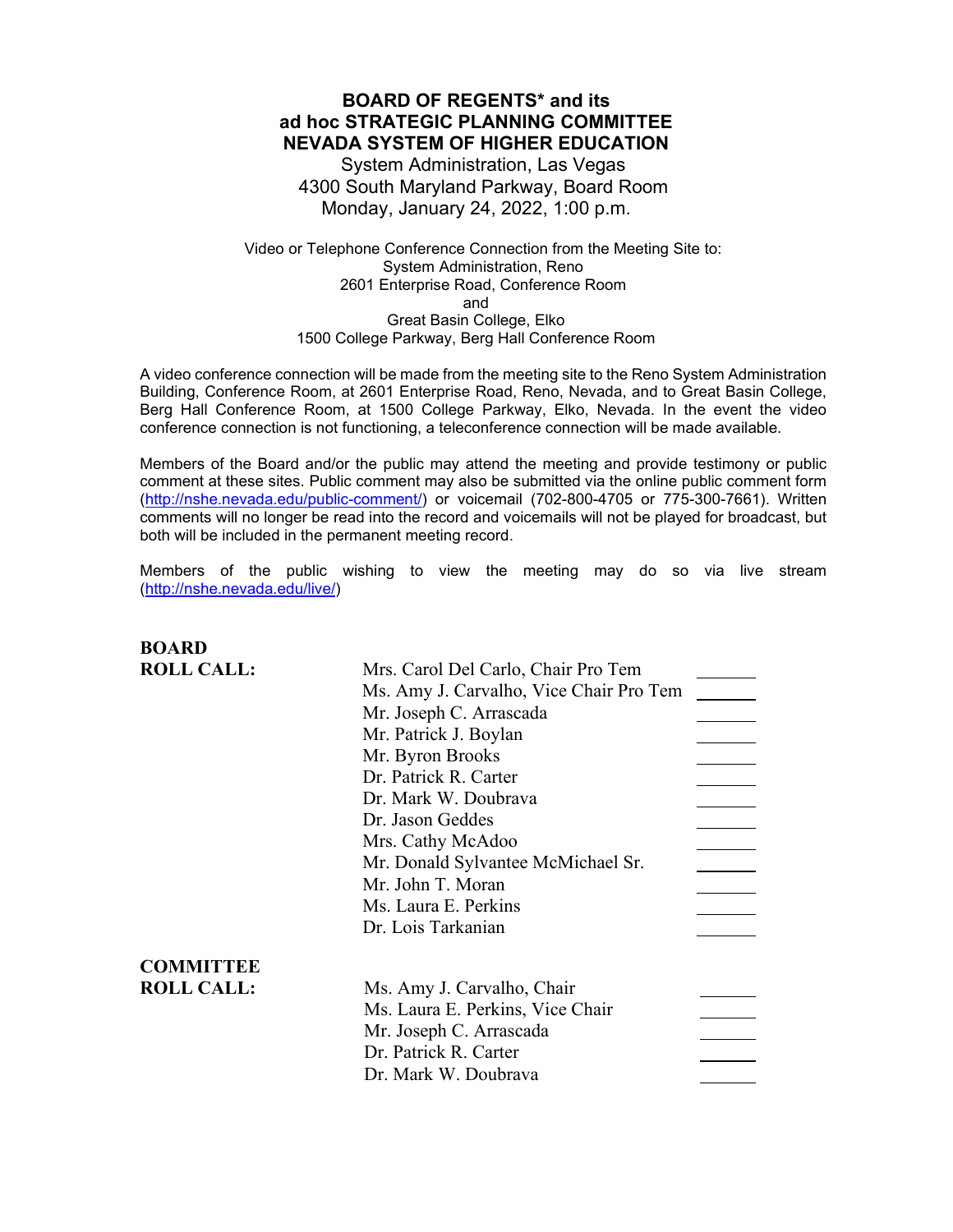In addition to the ad hoc Strategic Planning Committee, this meeting is noticed as a meeting of the Board of Regents to allow other Regents who may wish to attend to participate.

### **IMPORTANT INFORMATION ABOUT THE AGENDA AND PUBLIC MEETING**

**NOTE:**Below is an agenda of all items scheduled to be considered. Notification is hereby provided that items on the agenda may be taken out of the order presented, including moving an item to a different day if the meeting is noticed for more than one day, two or more agenda items may be combined for consideration, and an agenda item may be removed from the agenda or discussion relating to an item on the agenda may be delayed at any time.

In accordance with the Board of Regents' Bylaws, Title 1, Article V, Section 18, items voted on may be the subject of a motion to reconsider at this meeting. A motion to reconsider an item may be made at any time before adjournment of this meeting. Similarly, if an item is tabled at any time during the meeting, it may, by proper motion and vote, be taken from the table and thereafter be the subject of consideration and action at any time before adjournment of this meeting.

\*The Board's Committee meetings take place in accordance with the agendas published for those Committees. Regents who are not members of the Committees may attend the Committee meetings and participate in the discussion of Committee agenda items. However, action items will only be voted on by the members of each Committee, unless a Regent is temporarily made a member of that Committee under Board of Regents' Bylaws, Title 1, Article VI, Section 6. The full Board of Regents will consider Committee action items in accordance with the Board of Regents' agenda published for the current or for a subsequent meeting.

In accordance with the Board of Regents' Bylaws, Title 1, Article V, Section 12, a quorum may be gained by telephonic, video, or electronic transmission provided that notice to that effect has been given.

Some agenda items are noted as having accompanying reference material. Reference material may be accessed on the electronic version of the agenda by clicking the reference link associated with a particular item. The agenda and associated reference material may also be accessed on the Internet by visiting the Board of Regents' website at:

### <https://nshe.nevada.edu/leadership-policy/board-of-regents/meeting-agendas/>

Many public libraries have publicly accessible computer terminals. Copies of the reference material and any additional support materials that are submitted to the Board of Regents' Office and then distributed to the members of the Board of Regents after the posting of this agenda but before the meeting, will be made available as follows: 1. Copies of any such materials are available at the Board of Regents' Office at 2601 Enterprise Road, Reno, Nevada and the Board of Regents' Office at 4300 South Maryland Parkway, Las Vegas, Nevada. A copy may be requested by calling Winter Lipson at (702) 889-8426; 2. Copies of any such materials will also be available at the meeting site.

Reasonable efforts will be made to assist and accommodate physically disabled persons attending the meeting. Please call the Board office at (775) 784-4958 in advance so that arrangements may be made.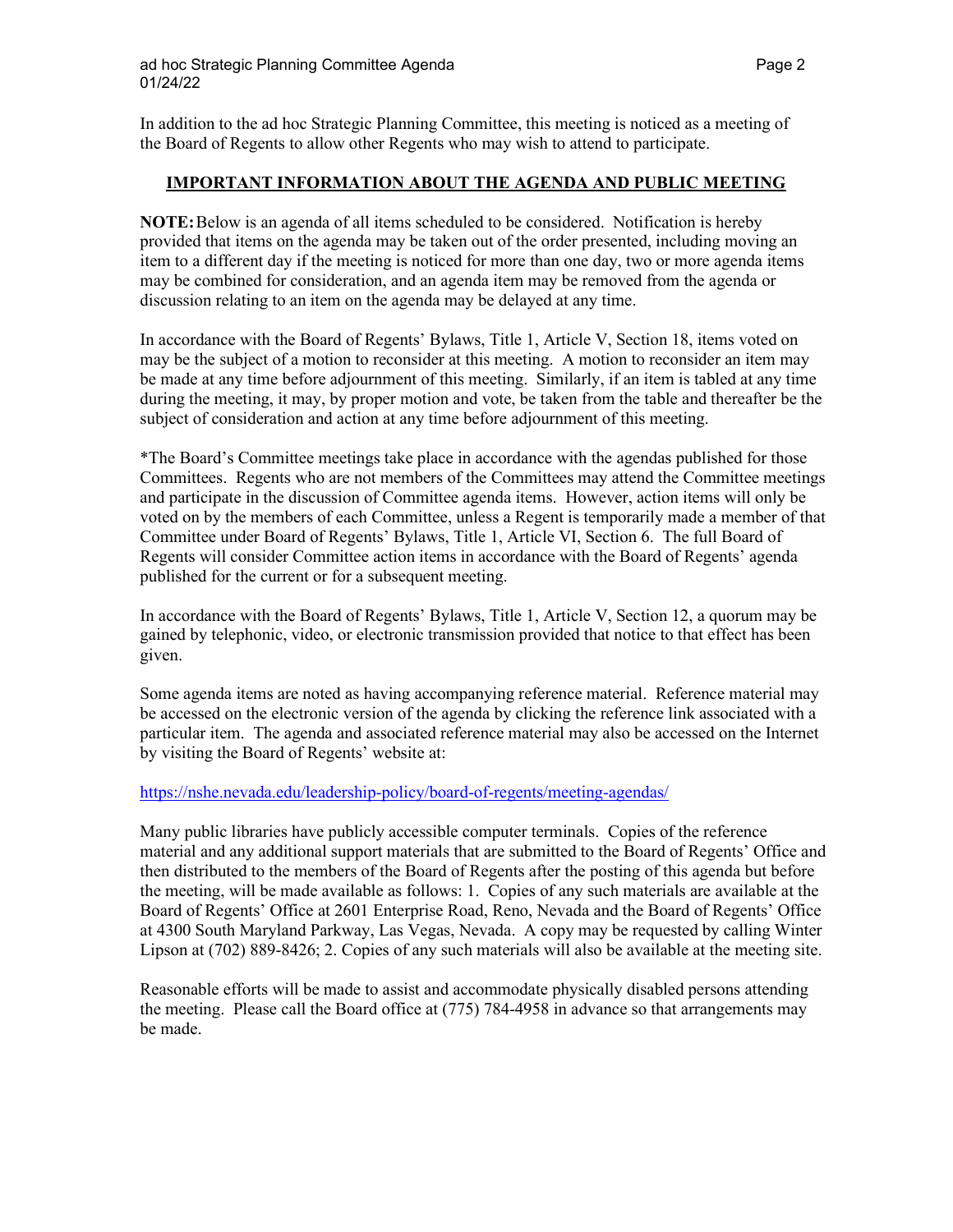## **1. PUBLIC COMMENT INFORMATION ONLY**

# Public comment will be taken during this agenda item. No action may be taken on a matter raised under this item until the matter is included on an agenda as an item on which action may be taken. Comments will be limited to three minutes per person. Persons making comment will be asked to begin by stating their name for the record and to spell their last name. The Committee Chair may elect to allow additional public comment on a specific agenda item

In accordance with Attorney General Opinion No. 00-047, as restated in the Attorney General's Open Meeting Law Manual, the Committee Chair may prohibit comment if the content of that comment is a topic that is not relevant to, or within the authority of, the Board of Regents, or if the content is willfully disruptive of the meeting by being irrelevant, repetitious, slanderous, offensive, inflammatory, irrational or amounting to personal attacks or interfering with the rights of other speakers.

when that agenda item is being considered.

# **2. CHAIR'S REPORT INFORMATION ONLY**

Chair Amy J. Carvalho will discuss current strategic planning events and her activities as Committee Chairwoman.

*ESTIMATED TIME: 5 mins.*

## **3. CHANCELLOR'S REPORT INFORMATION ONLY**

Chancellor Melody Rose, Ph.D., will discuss the current strategic planning effort.

*ESTIMATED TIME: 5 mins.*

# **4. THE PURPOSE AND IMPORTANCE OF INFORMATION ONLY STRATEGIC PLANNING**

Vice Chancellor of Public Affairs and Advancement Constance Brooks, Ph.D., and Vice Chancellor for Workforce Development and Chief Innovation Officer Caleb Cage, will present information on the purpose and importance of strategic planning initiatives in higher education in general and for the NSHE in particular. *[\(Ref. SP-4\)](https://nshe.nevada.edu/wp-content/uploads/file/BoardOfRegents/Agendas/2022/01-jan-mtgs/sp-refs/SP-4.pdf)*

*ESTIMATED TIME: 15 mins.*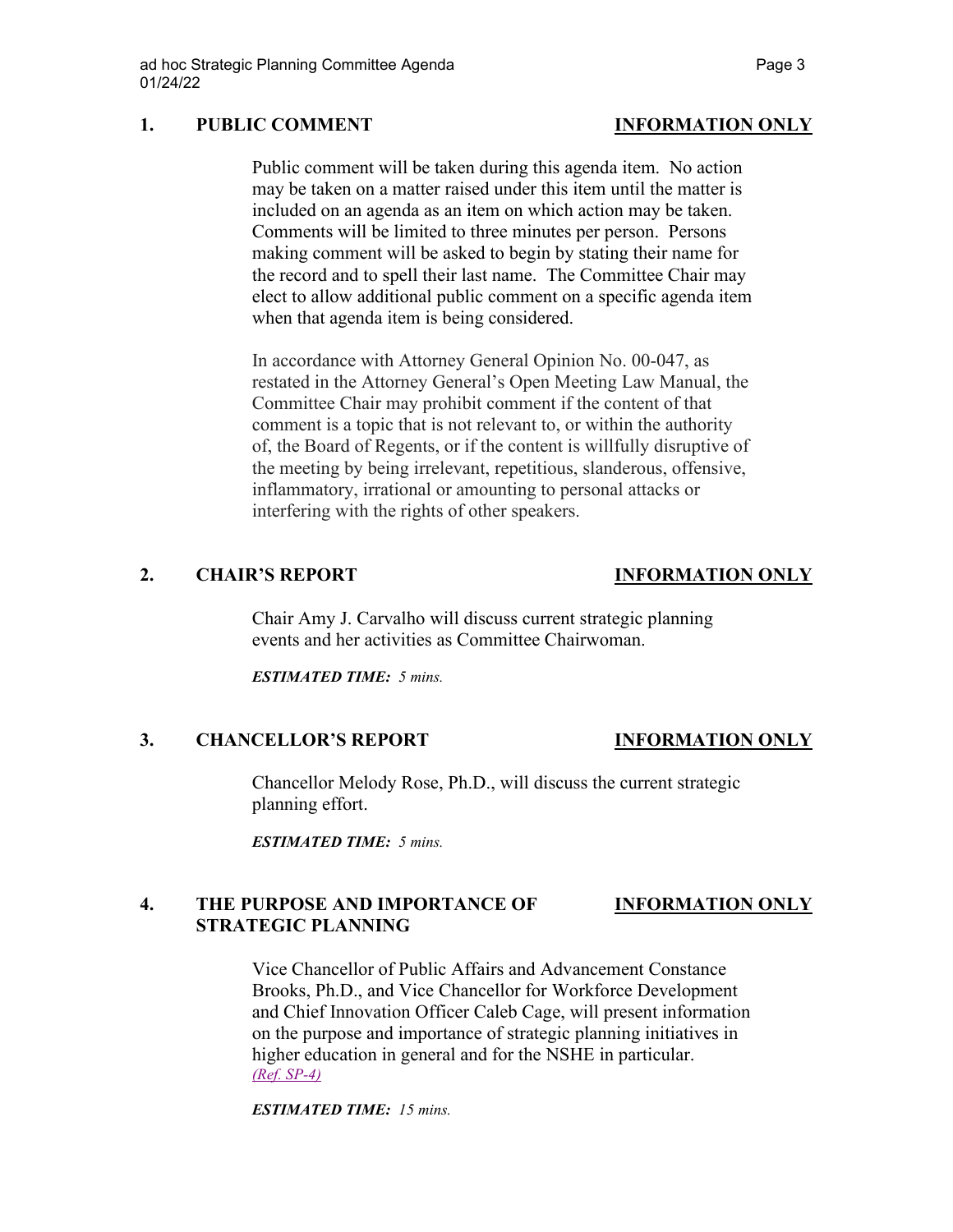### **5. STUDENT AND INSTITUTIONAL INFORMATION ONLY PERSPECTIVES ON STRATEGIC PLANNING**

President Kumud Acharya, Ph.D., Desert Research Institute and President Matthew Hawn, UNR Graduate Student Association, will provide remarks on the value of strategic planning from both the institutional and student perspectives.

*ESTIMATED TIME: 15 mins.*

# **6. NATIONAL BEST PRACTICES IN INFORMATION ONLY STRATEGIC PLANNING**

Vice Chancellor of Public Affairs and Advancement Constance Brooks, Ph.D., and Vice Chancellor for Workforce Development and Chief Innovation Officer Caleb Cage, will provide examples of strategic planning processes and outcomes from other higher education systems around the country in order to provide context for how strategic plans can be employed. *[\(Refs. SP-6a,](https://nshe.nevada.edu/wp-content/uploads/file/BoardOfRegents/Agendas/2022/01-jan-mtgs/sp-refs/SP-6a.pdf) [SP-6b,](https://nshe.nevada.edu/wp-content/uploads/file/BoardOfRegents/Agendas/2022/01-jan-mtgs/sp-refs/SP-6b.pdf) [SP-6c](https://nshe.nevada.edu/wp-content/uploads/file/BoardOfRegents/Agendas/2022/01-jan-mtgs/sp-refs/SP-6c.pdf) and [SP-6d\)](https://nshe.nevada.edu/wp-content/uploads/file/BoardOfRegents/Agendas/2022/01-jan-mtgs/sp-refs/SP-6d.pdf)*

*ESTIMATED TIME: 15 mins.*

## **7. THE NSHE STRATEGIC PLANNING PROCESS INFORMATION ONLY**

Vice Chancellor of Public Affairs and Advancement Constance Brooks, Ph.D., and Vice Chancellor for Workforce Development and Chief Innovation Officer Caleb Cage, will provide an overview of the NSHE strategic planning process, structure, and timeline. *[\(Ref. SP-7\)](https://nshe.nevada.edu/wp-content/uploads/file/BoardOfRegents/Agendas/2022/01-jan-mtgs/sp-refs/SP-7.pdf)*

*ESTIMATED TIME: 15 mins.*

# **8. FEEDBACK TO DATE IN THE INFORMATION ONLY NSHE STRATEGIC PLANNING PROCESS**

Vice Chancellor of Public Affairs and Advancement Constance Brooks, Ph.D., and Vice Chancellor for Workforce Development and Chief Innovation Officer Caleb Cage, will provide an overview of the feedback and input the NSHE has received from stakeholders throughout the strategic planning process. *[\(Ref. SP-8\)](https://nshe.nevada.edu/wp-content/uploads/file/BoardOfRegents/Agendas/2022/01-jan-mtgs/sp-refs/SP-8.pdf)*

*ESTIMATED TIME: 15 mins.*